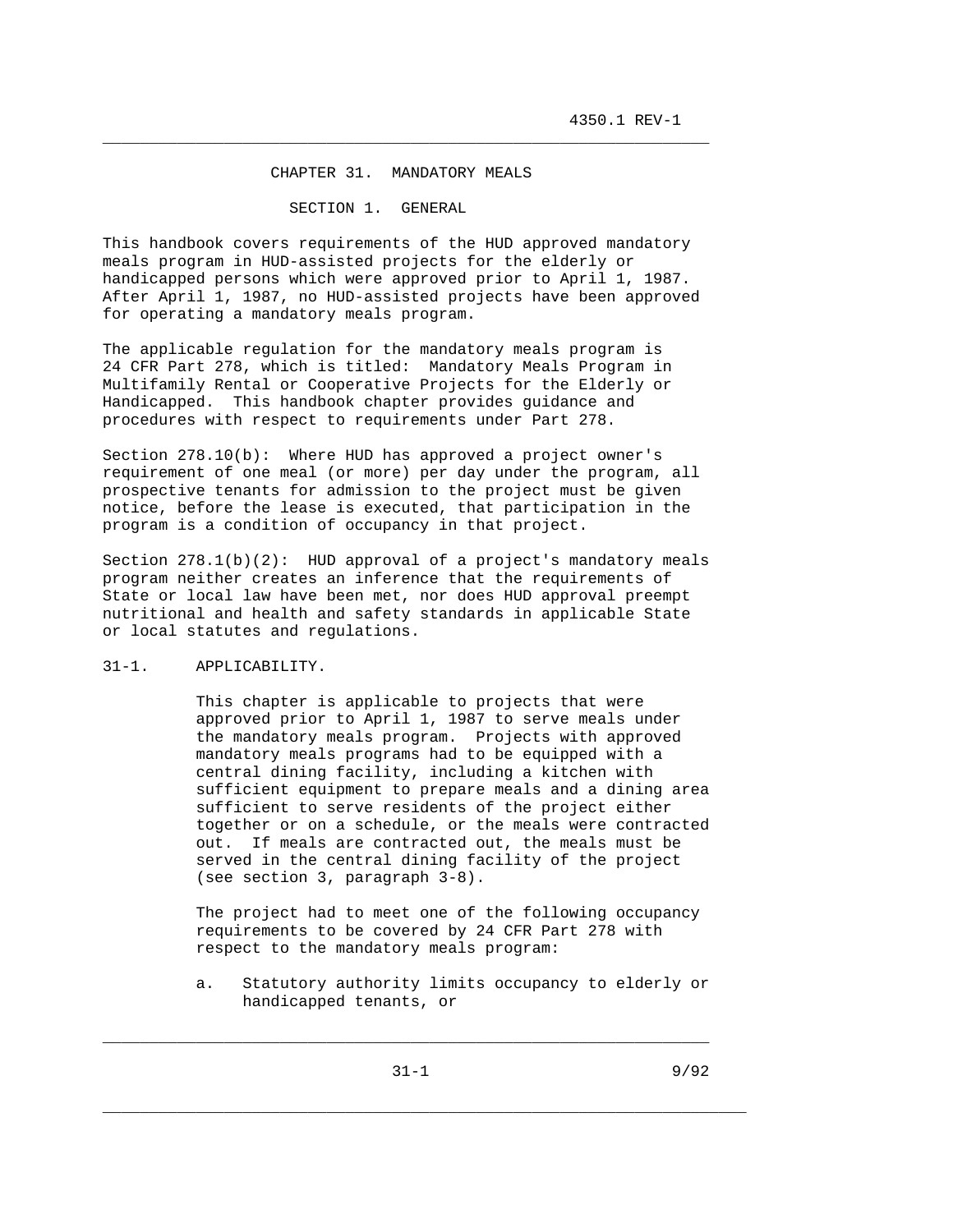- b. HUD Regulatory Agreement designates the project for elderly or handicapped tenants, or
- c. HUD requires a preference for elderly or handicapped persons for all units in the project, and

The project receives a subsidy in the form of:

\_\_\_\_\_\_\_\_\_\_\_\_\_\_\_\_\_\_\_\_\_\_\_\_\_\_\_\_\_\_\_\_\_\_\_\_\_\_\_\_\_\_\_\_\_\_\_\_\_\_\_\_\_\_\_\_\_\_\_\_\_\_\_\_\_

- a. Mortgage subsidies: Interest Reduction Payment under Section 236 (including state-assisted projects without HUD mortgage insurance), Section 221(d)(3) and 221(d)(5) BMIR, or
- b. Loan under Section 202, or
- c. Rent subsidies (some or all of the units receive):
	- o Rent supplement payments under Section 101 (including state-assisted projects without HUD mortgage insurance), or
	- o Housing assistance payments under 24 CFR Part 886, Subpart A, Loan Management Set-Aside payments, for projects that converted their rent supplement contracts under Section 101 of the Housing and Urban Development Act of 1965 to such assistance for the term of the HAP contract, or
	- o Housing assistance payments under Section 8 of the Housing Act of 1937 including Section 8 Housing Assistance payments by State housing agencies under 24 CFR Part 883, subpart E. (excludes: existing housing certificate program and housing voucher program).

## 31-2. NOT APPLICABLE.

This chapter is not applicable to the following:

- a. Projects that were not approved to operate a mandatory meals program prior to April 1, 1987, or
- b. Projects that were built exclusively for the chronically mentally ill, developmentally disabled, or physically handicapped, or

\_\_\_\_\_\_\_\_\_\_\_\_\_\_\_\_\_\_\_\_\_\_\_\_\_\_\_\_\_\_\_\_\_\_\_\_\_\_\_\_\_\_\_\_\_\_\_\_\_\_\_\_\_\_\_\_\_\_\_\_\_\_\_\_\_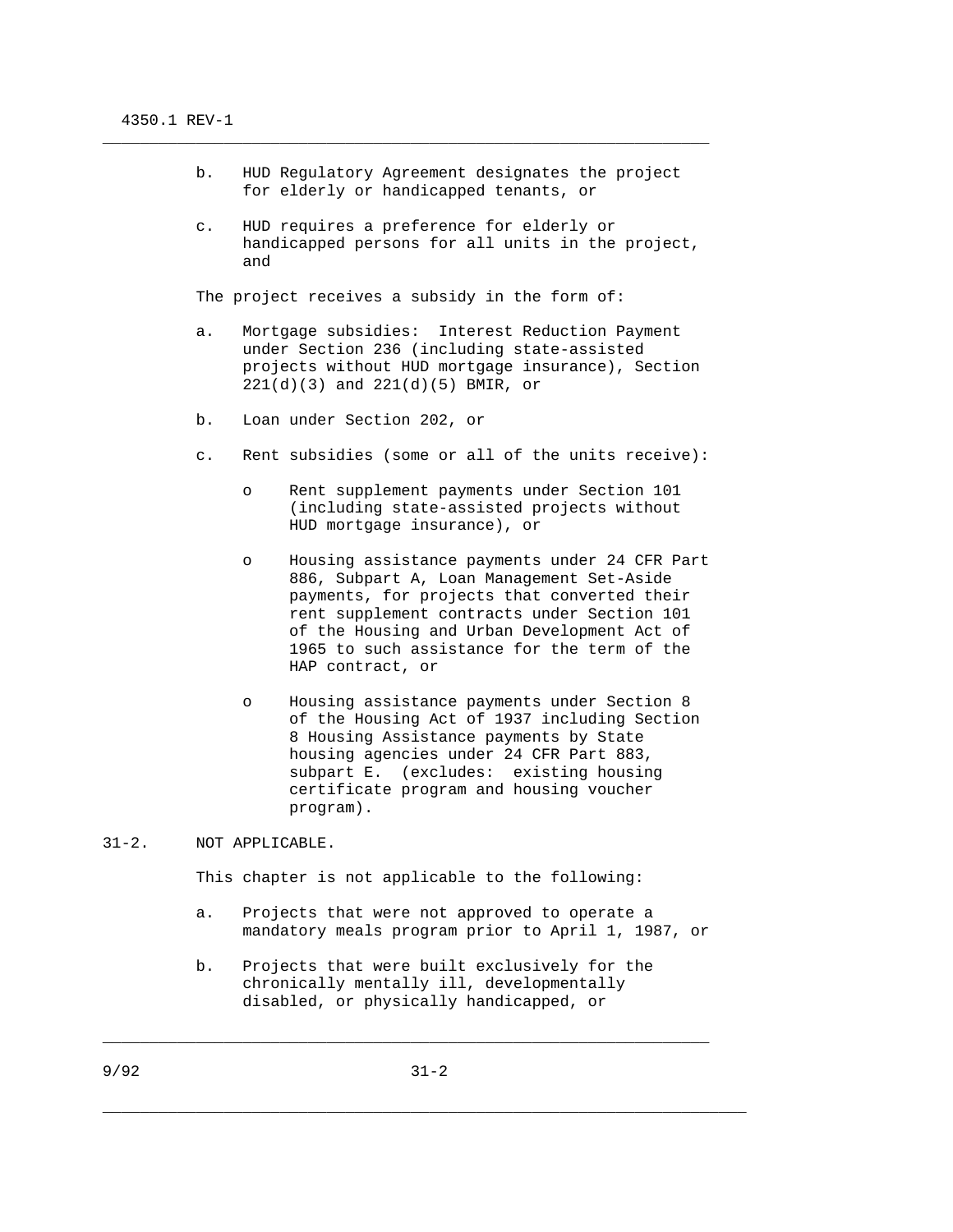c. Unsubsidized projects insured by HUD, or

\_\_\_\_\_\_\_\_\_\_\_\_\_\_\_\_\_\_\_\_\_\_\_\_\_\_\_\_\_\_\_\_\_\_\_\_\_\_\_\_\_\_\_\_\_\_\_\_\_\_\_\_\_\_\_\_\_\_\_\_\_\_\_\_\_

d. Projects with voluntary meals programs.

SECTION 2. MANAGEMENT OF THE MEALS PROGRAM

An owner may require as a condition of occupancy that tenants (unless exempted) residing in the project must purchase one or more meals as approved by HUD.

31-3. LEASE PROVISIONS.

 All prospective tenants must be given notice, before the lease is executed, that absent qualification for an exemption, participation in the meals program is a condition of occupancy.

 The project owner and each prospective tenant must review the meals contract before signing. The meals contract will be incorporated into the lease.

 Citation Section 278.10 states the meals agreement must incorporate by reference the requirements of 24 CFR 278 and disclose and explain the following obligations:

- a. Statement that the tenant's participation in the mandatory meals program is a condition of occupancy, and state the number of meals the tenant is required to purchase.
- b. Duration of the meals agreement.
- c. Charges for meals effective on the date the contract is signed.
- d. Exemptions available to tenants (see paragraph 2-4 and 2-5 below).
- e. Statement that failure to comply with these obligations will be a violation of the lease and cause for eviction in accordance with the lease.

## 31-4. CHARGES FOR MEALS PAID BY TENANTS.

 HUD-approved mandatory meals program charges are not rents and shall not be included in rents. However, tenants may write one check including both rent and charges for meals.

\_\_\_\_\_\_\_\_\_\_\_\_\_\_\_\_\_\_\_\_\_\_\_\_\_\_\_\_\_\_\_\_\_\_\_\_\_\_\_\_\_\_\_\_\_\_\_\_\_\_\_\_\_\_\_\_\_\_\_\_\_\_\_\_\_\_\_\_\_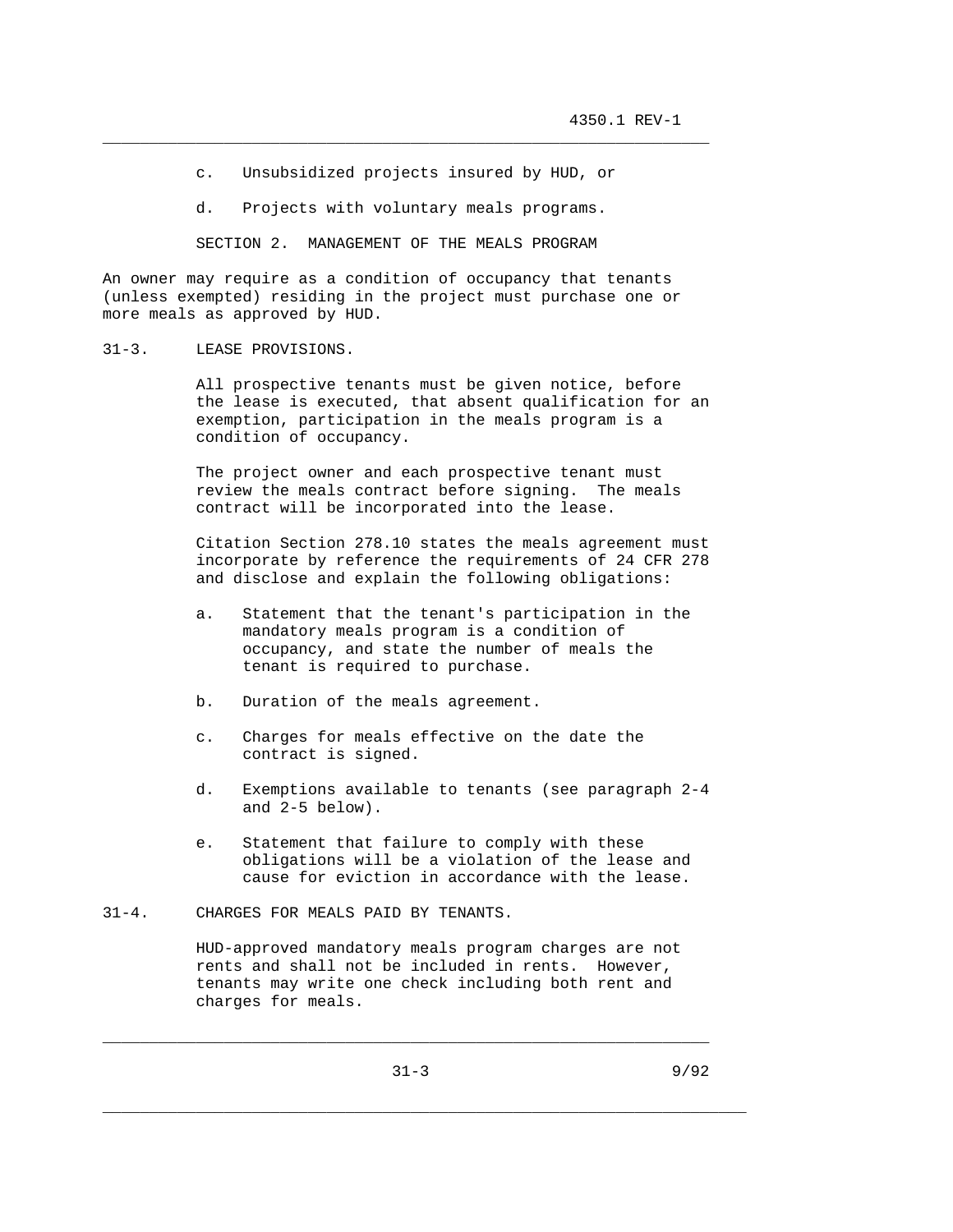a. The charges for meals are limited to those approved by HUD.

\_\_\_\_\_\_\_\_\_\_\_\_\_\_\_\_\_\_\_\_\_\_\_\_\_\_\_\_\_\_\_\_\_\_\_\_\_\_\_\_\_\_\_\_\_\_\_\_\_\_\_\_\_\_\_\_\_\_\_\_\_\_\_\_\_

- b. Subject to the requirements of the following paragraph, an owner may charge tenants up to one dollar for delivery of meals to their units if the tenant is immobile or incapable of visiting the dining facility (see paragraph 2-4d and e below in this section). An owner must deliver the meals to a tenant's unit for 30 days free of charge, After 30 days, the owner may charge the tenant up to one dollar per meal for delivery if:
	- o The tenant requests this service in writing and if,
	- o The owner informs the tenant in advance of the additional charge for the service.
- 31-5. TENANTS WHO ARE PERMANENTLY OR TEMPORARILY INCAPACITATED.
	- a. If a tenant is temporarily immobile or temporarily incapable of visiting the dining room, the owner must follow guidance in paragraph 2-2b above and paragraph 2-4d below in this section.
	- b. If a tenant is permanently immobile or permanently incapable of visiting the dining room, the owner must follow guidance in paragraph 2-2b above and 2-4e in this section.
		- NOTE: A tenant's use of a wheelchair, walking support, or similar equipment to enable the tenant to visit the central dining facility may not be considered as conclusive evidence of the tenant's temporary or permanent incapacity.

31-6. MANDATORY EXEMPTIONS.

 An owner must grant an exemption if a tenant meets one of the following criteria. Any exemption granted to a tenant will remain valid as long as the tenant meets the condition(s) for which the exemption was originally granted. The citation for the list of exemptions is 24 CFR 278.12.

9/92 31-4

\_\_\_\_\_\_\_\_\_\_\_\_\_\_\_\_\_\_\_\_\_\_\_\_\_\_\_\_\_\_\_\_\_\_\_\_\_\_\_\_\_\_\_\_\_\_\_\_\_\_\_\_\_\_\_\_\_\_\_\_\_\_\_\_\_\_\_\_\_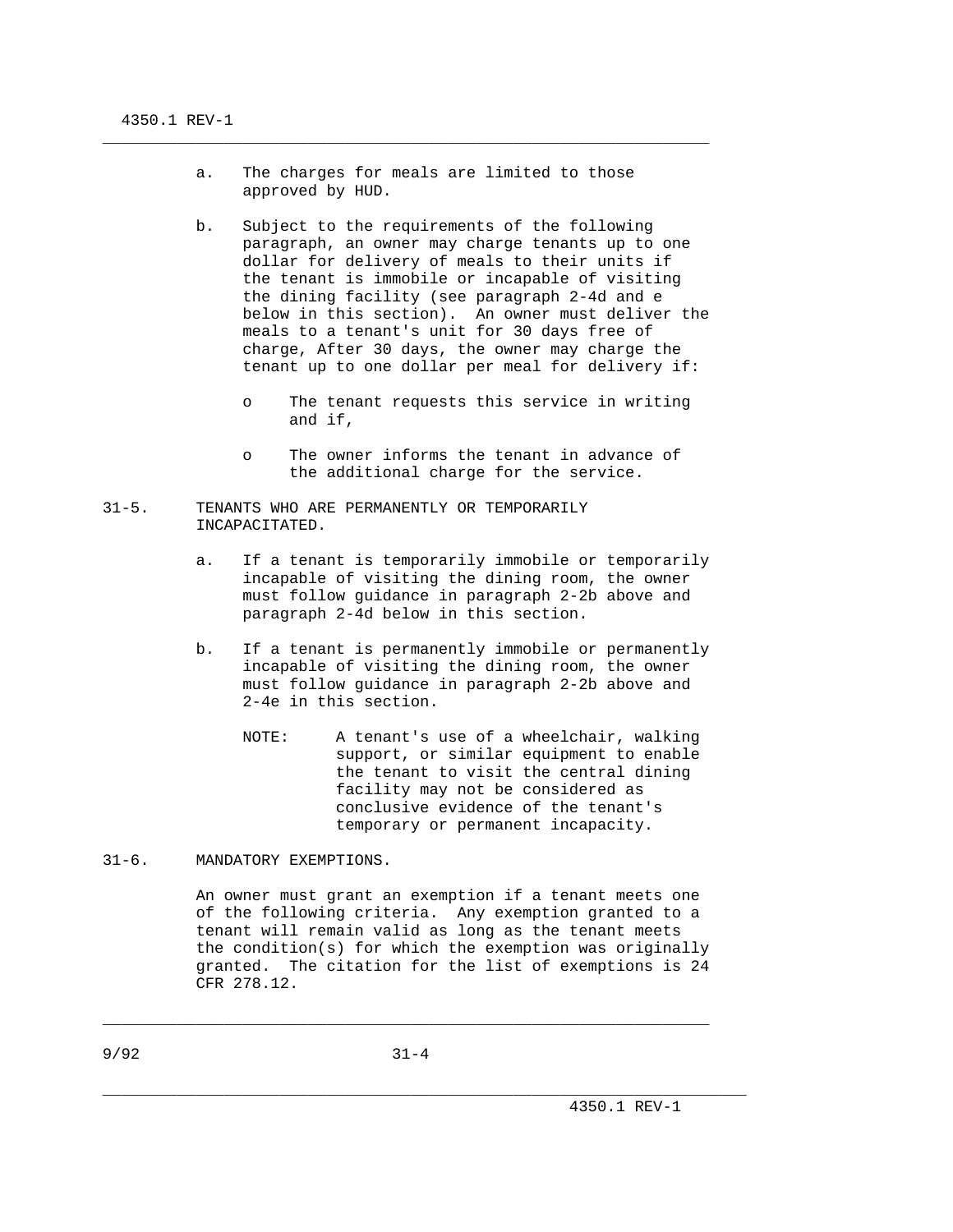Exemptions must be granted to tenants for the following reasons:

\_\_\_\_\_\_\_\_\_\_\_\_\_\_\_\_\_\_\_\_\_\_\_\_\_\_\_\_\_\_\_\_\_\_\_\_\_\_\_\_\_\_\_\_\_\_\_\_\_\_\_\_\_\_\_\_\_\_\_\_\_\_\_\_\_

- a. A medical condition that requires a special diet. The owner must either provide the special diet or grant the tenant a medical exemption within ten working days upon the tenant's request and receipt of physician's documentation (if owner requests such documentation). The owner may require a physician to document the following before granting an exemption:
	- o A tenant requires a special diet for medical reasons, and
	- o A description of the special diet.
	- NOTE: If the owner decides to provide the special diet, it must be provided at no increased cost to the tenant.
- b. A paying job that requires absence from the project during the time period that the meals are served.
- c. Absence from the project for one or more weeks for hospital care, temporary nursing home care, or vacation. The owner may require a tenant to provide a reasonable advance notice, e.g., 3 or 7 days (except for hospital emergencies).
- d. Temporarily immobile or temporarily incapable of visiting the central dining facility (see NOTE in paragraph 2-3b above). Owner must deliver meals free of charge for 30 days. After 30 days, the owner can:
	- o Continue serving Meals in the tenant's dwelling unit during the period of incapacity. The owner can charge up to one dollar for delivery per meal (see paragraph 2-2b), or
	- o Grant the tenant a temporary exemption from participation in the meals program to cover the period of incapacity.
		-

\_\_\_\_\_\_\_\_\_\_\_\_\_\_\_\_\_\_\_\_\_\_\_\_\_\_\_\_\_\_\_\_\_\_\_\_\_\_\_\_\_\_\_\_\_\_\_\_\_\_\_\_\_\_\_\_\_\_\_\_\_\_\_\_\_

\_\_\_\_\_\_\_\_\_\_\_\_\_\_\_\_\_\_\_\_\_\_\_\_\_\_\_\_\_\_\_\_\_\_\_\_\_\_\_\_\_\_\_\_\_\_\_\_\_\_\_\_\_\_\_\_\_\_\_\_\_\_\_\_\_\_\_\_\_

\_\_\_\_\_\_\_\_\_\_\_\_\_\_\_\_\_\_\_\_\_\_\_\_\_\_\_\_\_\_\_\_\_\_\_\_\_\_\_\_\_\_\_\_\_\_\_\_\_\_\_\_\_\_\_\_\_\_\_\_\_\_\_\_\_

4350.1 REV-1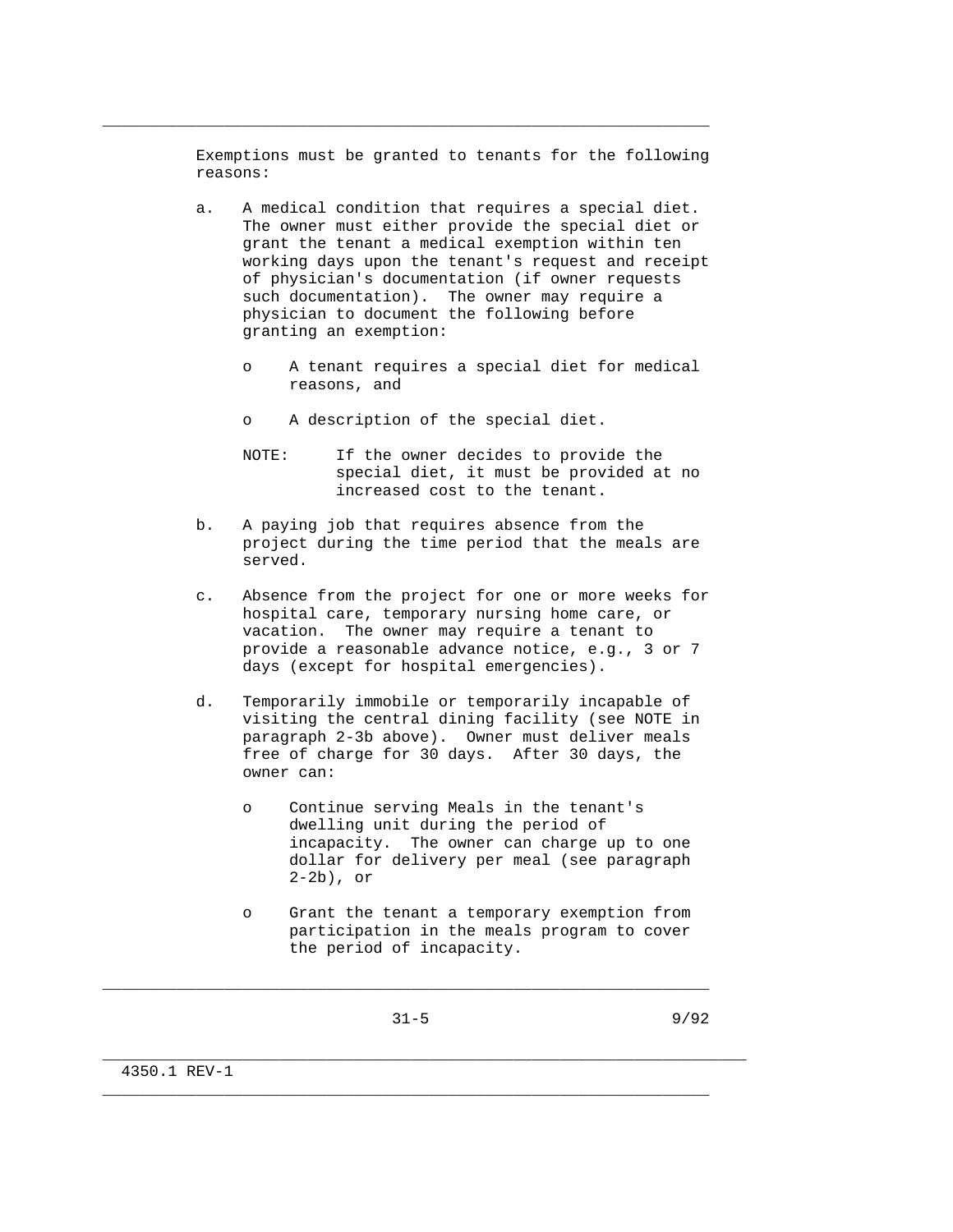- e. Permanently immobile or otherwise incapable of visiting the central dining facility (see NOTE in paragraph 2-3b). The owner has two choices:
	- o Continue the tenant's participation in the meals program, serve meals in the tenant's dwelling unit. The owner can charge up to one dollar for delivery per meal after the first 30 days (see paragraph 2-2b), or
	- o Grant the tenant an exemption from participation in the meals program.

## 31-7. DISCRETIONARY EXEMPTIONS.

 An owner may grant a discretionary exemption to a tenant for the following reasons: dietary practices (e.g., religious-based dietary practice), financial hardship, or other good cause determined by the owner.

 NOTE: An owner who does not provide an exemption for a religious-based dietary practice must offer an alternative menu that does not conflict with the tenant's religious dietary practice.

SECTION 3. PROGRAM ADMINISTRATION

31-8. INCREASES IN CHARGES TO TENANTS MUST BE APPROVED BY HUD.

> Charges for mandatory meals are limited to those approved by the HUD Field Office. Any increase in charges must be approved by the HUD Field Office in advance.

- a. An owner must submit a written request by:
	- o Stating current charge per meal and proposed charge per meal, and
	- o Providing a detailed written justification of the proposed increase (e.g. identification and breakdown of additional costs).

9/92 31-6

\_\_\_\_\_\_\_\_\_\_\_\_\_\_\_\_\_\_\_\_\_\_\_\_\_\_\_\_\_\_\_\_\_\_\_\_\_\_\_\_\_\_\_\_\_\_\_\_\_\_\_\_\_\_\_\_\_\_\_\_\_\_\_\_\_

\_\_\_\_\_\_\_\_\_\_\_\_\_\_\_\_\_\_\_\_\_\_\_\_\_\_\_\_\_\_\_\_\_\_\_\_\_\_\_\_\_\_\_\_\_\_\_\_\_\_\_\_\_\_\_\_\_\_\_\_\_\_\_\_\_

4350.1 REV-1

 b. An owner must provide the tenants with a 30-day advance notice of an approved increase.

\_\_\_\_\_\_\_\_\_\_\_\_\_\_\_\_\_\_\_\_\_\_\_\_\_\_\_\_\_\_\_\_\_\_\_\_\_\_\_\_\_\_\_\_\_\_\_\_\_\_\_\_\_\_\_\_\_\_\_\_\_\_\_\_\_\_\_\_\_

31-9. NUTRITIONAL STANDARDS.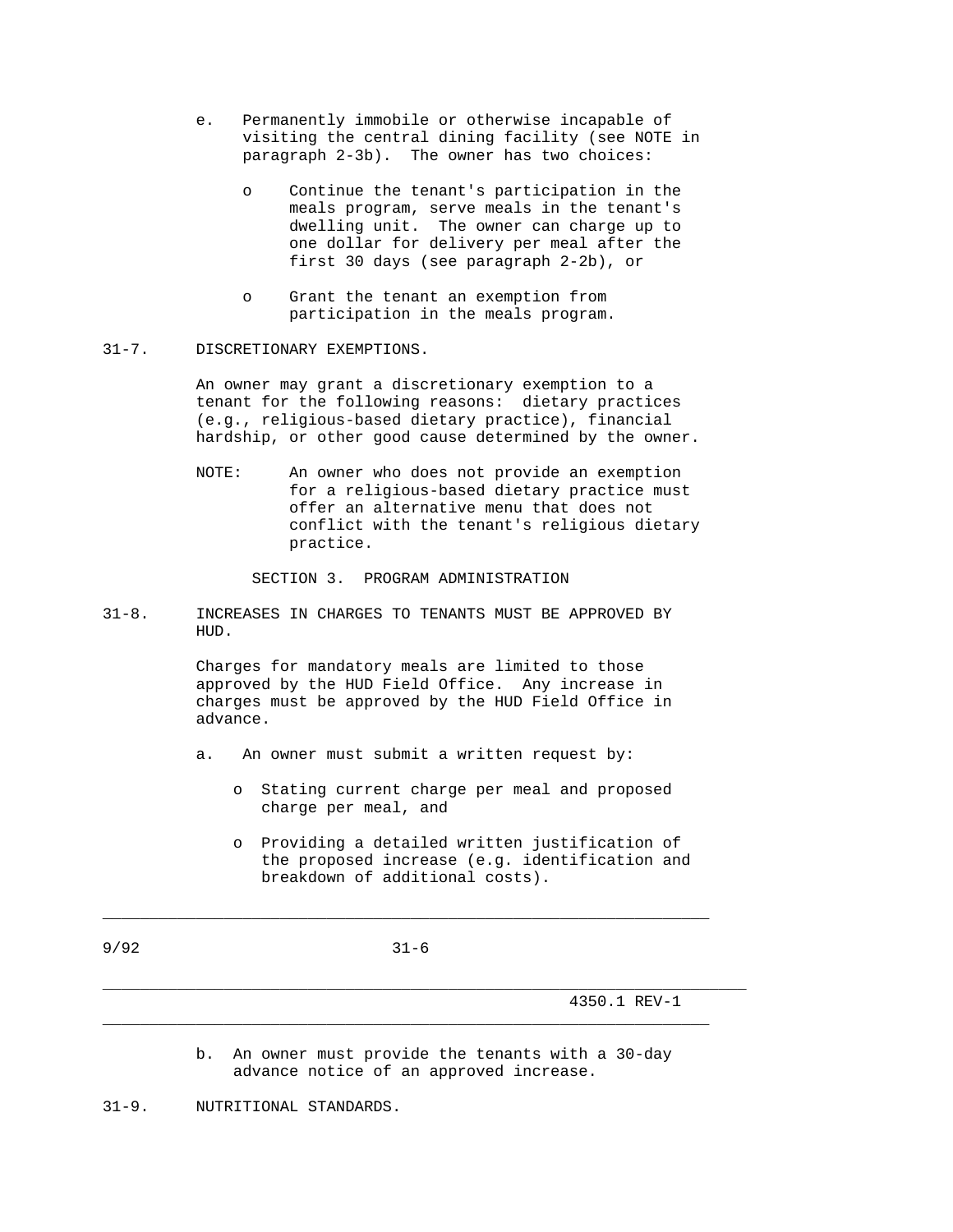An owner must comply with State or local nutritional, safety, and health standards along with any nutritional standards established in the meals contract which is incorporated into the lease. If there are no State or local nutritional, safety, and health standards, the owner must:

- a. Request a registered dietician to certify annually that the project's mandatory meals program has been designed to ensure that each meal provides a minimum of one-third of the daily recommended allowances established by the Food and Nutrition Board of the National Academy of Sciences-National Research Council.
- b. Submit the registered dietician's certification annually to the HUD Field Office. To avoid a separate submission, the owner may submit this certification with other submission items (e.g., annual financial statements).
	- NOTE: It is recommended that a copy of the certification signed by the registered dietician be displayed in the central dining facility.
- 31.10. PROHIBITION AGAINST DISCRIMINATION.

 An owner may not discriminate on the grounds of race, color, religion, sex, handicap, familial status, national origin, and age against a tenant or a segment of the project's population.

 An owner must administer the project's mandatory meals program in a nondiscriminatory manner and in accordance with:

- a. Title VI of the Civil Rights Act of 1964, and
- b. The Fair Housing Act, as amended by the Fair Housing Amendments Act of 1988, and

 $31-7$  9/92

\_\_\_\_\_\_\_\_\_\_\_\_\_\_\_\_\_\_\_\_\_\_\_\_\_\_\_\_\_\_\_\_\_\_\_\_\_\_\_\_\_\_\_\_\_\_\_\_\_\_\_\_\_\_\_\_\_\_\_\_\_\_\_\_\_

\_\_\_\_\_\_\_\_\_\_\_\_\_\_\_\_\_\_\_\_\_\_\_\_\_\_\_\_\_\_\_\_\_\_\_\_\_\_\_\_\_\_\_\_\_\_\_\_\_\_\_\_\_\_\_\_\_\_\_\_\_\_\_\_\_\_\_\_\_

\_\_\_\_\_\_\_\_\_\_\_\_\_\_\_\_\_\_\_\_\_\_\_\_\_\_\_\_\_\_\_\_\_\_\_\_\_\_\_\_\_\_\_\_\_\_\_\_\_\_\_\_\_\_\_\_\_\_\_\_\_\_\_\_\_

4350.1 REV-1

- c. Section 504 of the Rehabilitation Act of 1973, and
- d. Age Discrimination Act of 1975, and
- e. Executive Order 11063, and other applicable civil rights authorities.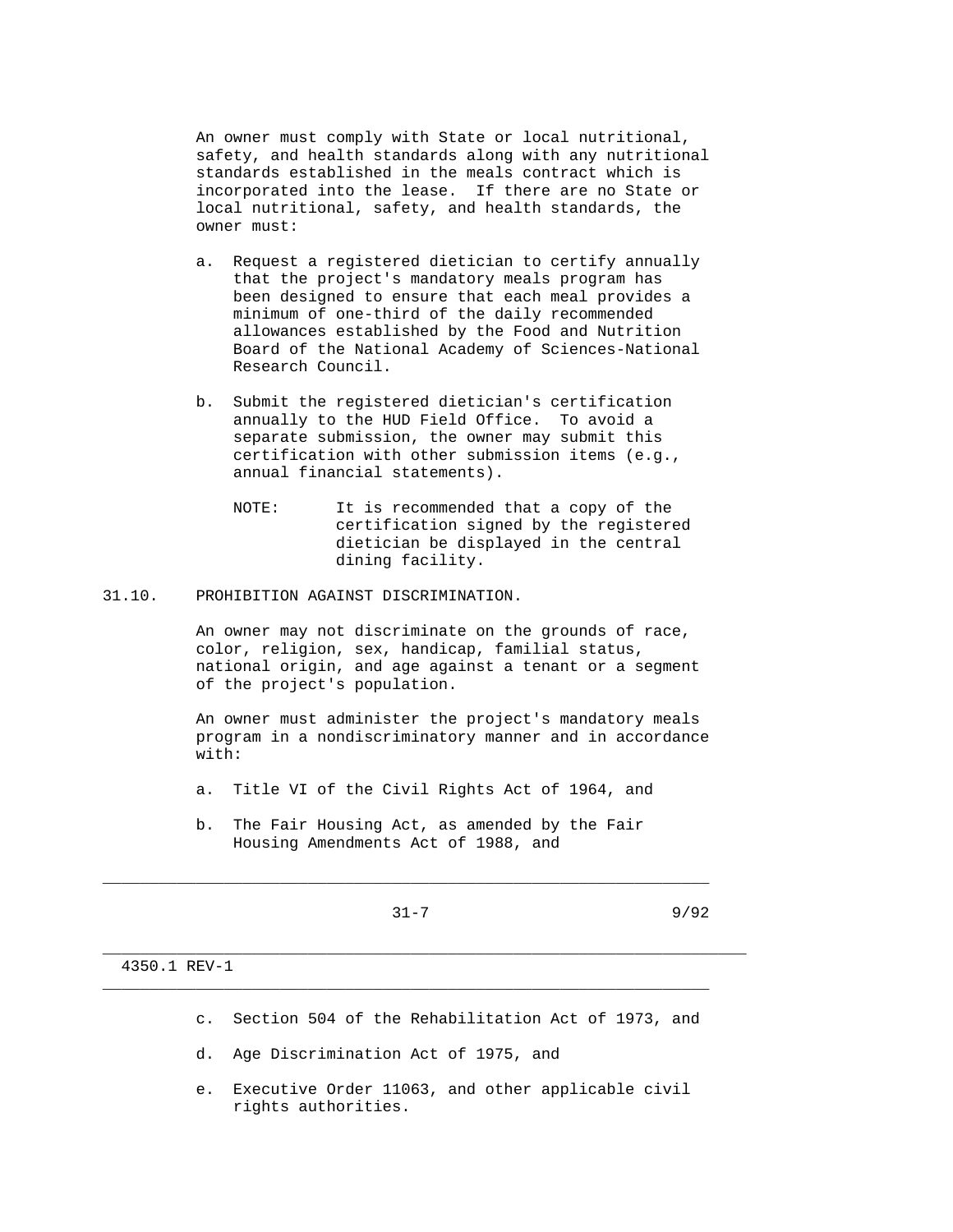# 31-11. COST OF MEALS.

 The mandatory meals program must be operated as a non-profit operation. Therefore, the amount charged for the meals is limited to the per capita cost associated with purchasing the food products, preparing food, and serving meals.

 The following items cannot be included in the cost for meals:

- a. Operating expenses relating to the purchase or replacement of equipment, maintenance of the kitchen or central dining facility (including labor, utilities and the maintenance of equipment), or
	- b. Project expenses.

## 31-12. LIMITING THE COSTS OF MEALS.

 An owner must take the following action in a and b below to limit or reduce the cost of mandatory meals:

- a. Allow eligible tenants to pay for meals with food Stamps.
- b. Participate in surplus food programs (if available).
- c. Suggested actions to limit or reduce meal costs are:
	- o Raise funds from other sources such as soliciting subsidies from State and local government.
	- o Raise donations from businesses or charitable organizations.

9/92 31-8

\_\_\_\_\_\_\_\_\_\_\_\_\_\_\_\_\_\_\_\_\_\_\_\_\_\_\_\_\_\_\_\_\_\_\_\_\_\_\_\_\_\_\_\_\_\_\_\_\_\_\_\_\_\_\_\_\_\_\_\_\_\_\_\_\_\_\_\_\_

\_\_\_\_\_\_\_\_\_\_\_\_\_\_\_\_\_\_\_\_\_\_\_\_\_\_\_\_\_\_\_\_\_\_\_\_\_\_\_\_\_\_\_\_\_\_\_\_\_\_\_\_\_\_\_\_\_\_\_\_\_\_\_\_\_

\_\_\_\_\_\_\_\_\_\_\_\_\_\_\_\_\_\_\_\_\_\_\_\_\_\_\_\_\_\_\_\_\_\_\_\_\_\_\_\_\_\_\_\_\_\_\_\_\_\_\_\_\_\_\_\_\_\_\_\_\_\_\_\_\_

4350.1 REV-1

 o Sponsor fund-raisers (if permitted by State or local jurisdictions).

# 31-13. ACCOUNTING REQUIREMENTS.

 HUD-approved mandatory meals program charges are not rents and shall not be included in rents. However, tenants may write one check including both rent and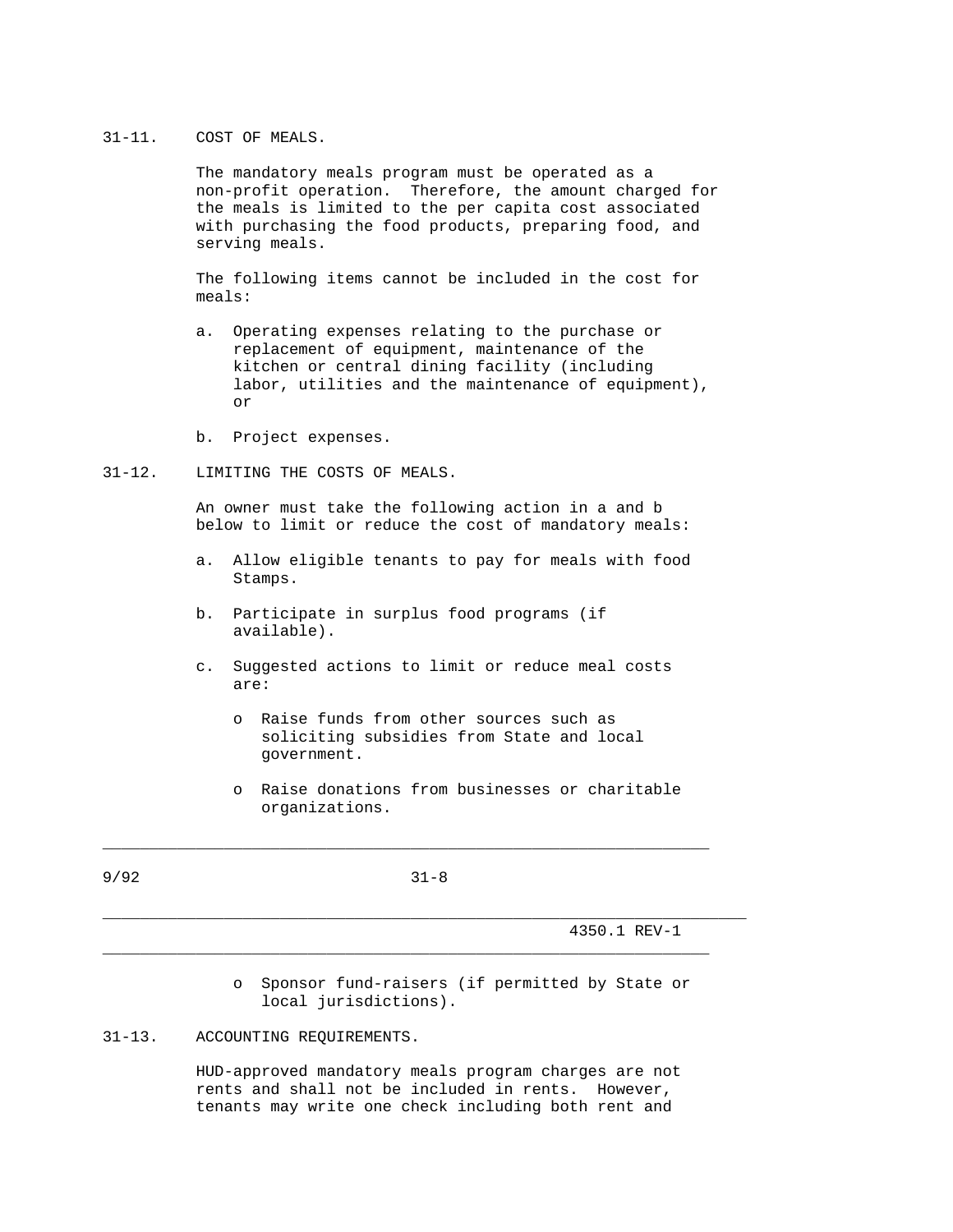charges for meals.

- a. Income from the meals cannot be used to subsidize other project costs.
- b. Rental income (including HUD housing assistance payments) cannot be used to subsidize the meals program.
- c. Revenue and expenses from the meals program must be maintained in separate accounting records (e.g. meal account must be separate from rents and other revenue and expenses).
- d. Revenues and expenses of the meals program must be reported as separate line items on the Profit and Loss Statement Form HUD 92410 as required in Handbook 4370.2, Financial Operating and Account Procedures for Insured Multifamily Projects.
- 31-14. OPERATING SURPLUSES FROM THE MEALS PROGRAM.

 Operating surpluses at the end of the project's fiscal year must be used only toward the mandatory meals program. Operating surplus cannot be used to offset other project expenses. An owner must use operating surpluses to:

- a. Offset previous years, operating deficits created by the meals program, or
- b. Offset projected increases in charges for meals in the next fiscal year, or
- c. Reduce meals charges for the next fiscal year.
- 31-15. USE OF CONTRACT SERVICES.

 An owner may contract with a commercial firm to provide mandatory meals. The commercial firm may operate the

\_\_\_\_\_\_\_\_\_\_\_\_\_\_\_\_\_\_\_\_\_\_\_\_\_\_\_\_\_\_\_\_\_\_\_\_\_\_\_\_\_\_\_\_\_\_\_\_\_\_\_\_\_\_\_\_\_\_\_\_\_\_\_\_\_

\_\_\_\_\_\_\_\_\_\_\_\_\_\_\_\_\_\_\_\_\_\_\_\_\_\_\_\_\_\_\_\_\_\_\_\_\_\_\_\_\_\_\_\_\_\_\_\_\_\_\_\_\_\_\_\_\_\_\_\_\_\_\_\_\_\_\_\_\_

\_\_\_\_\_\_\_\_\_\_\_\_\_\_\_\_\_\_\_\_\_\_\_\_\_\_\_\_\_\_\_\_\_\_\_\_\_\_\_\_\_\_\_\_\_\_\_\_\_\_\_\_\_\_\_\_\_\_\_\_\_\_\_\_\_

 $31-9$  9/92

### 4350.1 REV-1

 meals service on a for-profit basis if the contractor meets the following requirements:

- a. Meals are served in the central dining facility of the project.
- b. Meals charges are comparable to charges of other mandatory meals served in HUD-assisted projects in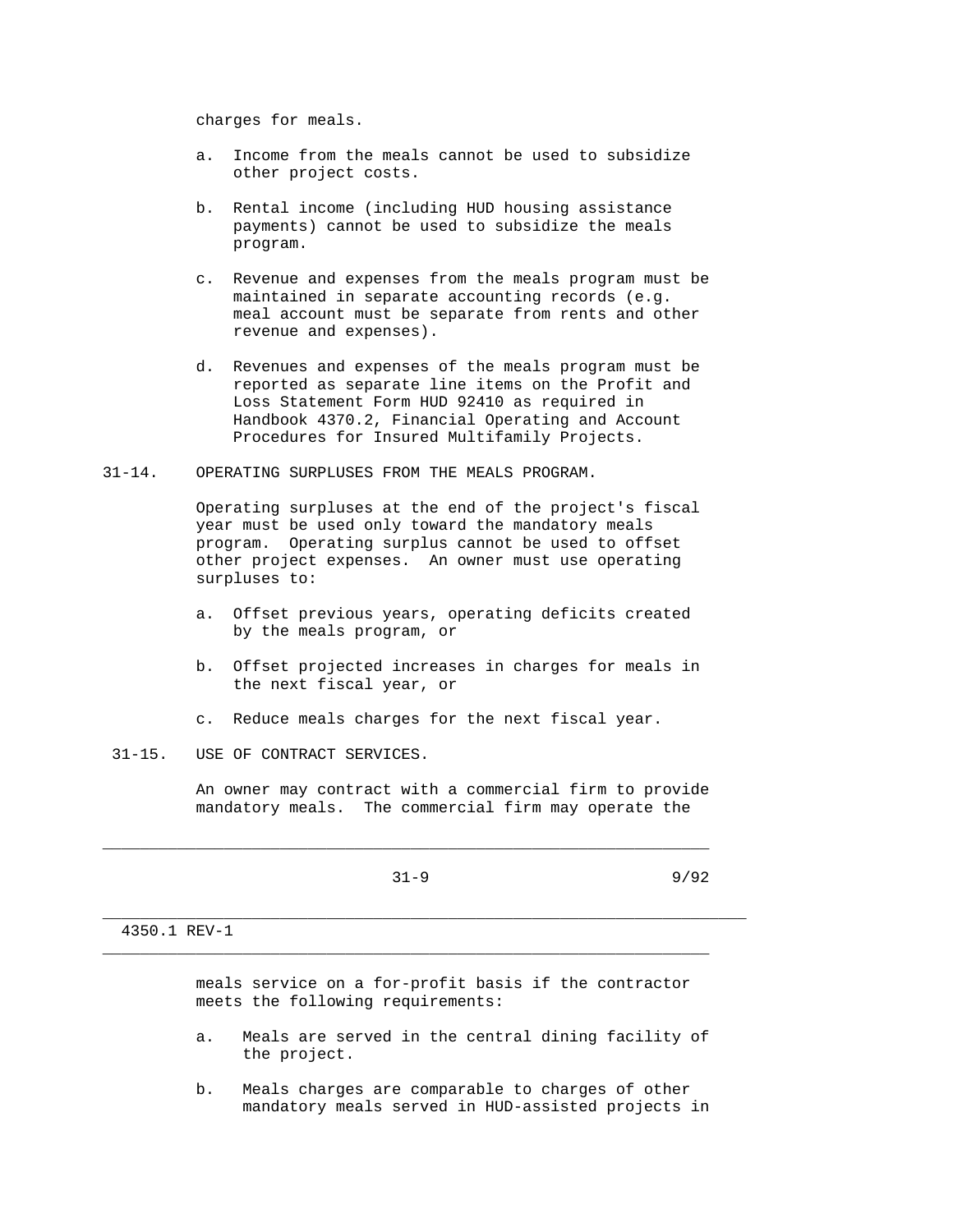the local area, or to costs for meals, charges in comparable non-HUD-assisted projects if there are no other mandatory meals programs in HUD-assisted projects in the local area.

- SECTION 4. FIELD OFFICE REVIEW OF MEAL CHARGES AND NONCOMPLIANCE
- 31-16. THE FIELD OFFICES' REVIEW OF AN INCREASE IN TENANT CHARGES.

 The HUD Field Office must review and approve an increase in charges for mandatory meals by comparing proposed charges to:

- a. Charges for mandatory meals in other HUD-assisted projects in the local area, or
- b. Charges for meals in comparable non-HUD-assisted projects in the local area if there is no mandatory meals program in the area.

#### 31-17. MATERIAL NONCOMPLIANCE.

 The Field Office must review and evaluate a material noncompliance and notify an owner in writing if he/she is not in compliance with this handbook. The Field Office must request the owner to take corrective action within a reasonable amount of time.

 In a case where the owner does not take corrective action, the Field Office may withdraw the approval to operate the mandatory meals program. Before withdrawal of the approval, the Field Office must have established an administrative record to substantiate this decision.

 The Field Office may withdraw the approval of the mandatory meals program in the following cases:

9/92 31-10

\_\_\_\_\_\_\_\_\_\_\_\_\_\_\_\_\_\_\_\_\_\_\_\_\_\_\_\_\_\_\_\_\_\_\_\_\_\_\_\_\_\_\_\_\_\_\_\_\_\_\_\_\_\_\_\_\_\_\_\_\_\_\_\_\_

\_\_\_\_\_\_\_\_\_\_\_\_\_\_\_\_\_\_\_\_\_\_\_\_\_\_\_\_\_\_\_\_\_\_\_\_\_\_\_\_\_\_\_\_\_\_\_\_\_\_\_\_\_\_\_\_\_\_\_\_\_\_\_\_\_\_\_\_\_

\_\_\_\_\_\_\_\_\_\_\_\_\_\_\_\_\_\_\_\_\_\_\_\_\_\_\_\_\_\_\_\_\_\_\_\_\_\_\_\_\_\_\_\_\_\_\_\_\_\_\_\_\_\_\_\_\_\_\_\_\_\_\_\_\_

4350.1 REV-1

- A. An owner does not comply with State or local law relating to nutritional, safety, or health standards.
- B. The owner does not operate the mandatory meals program as a non-profit operation (e.g., project funds are used to subsidize the meals program, or income from the meals is used to subsidize other project costs) .